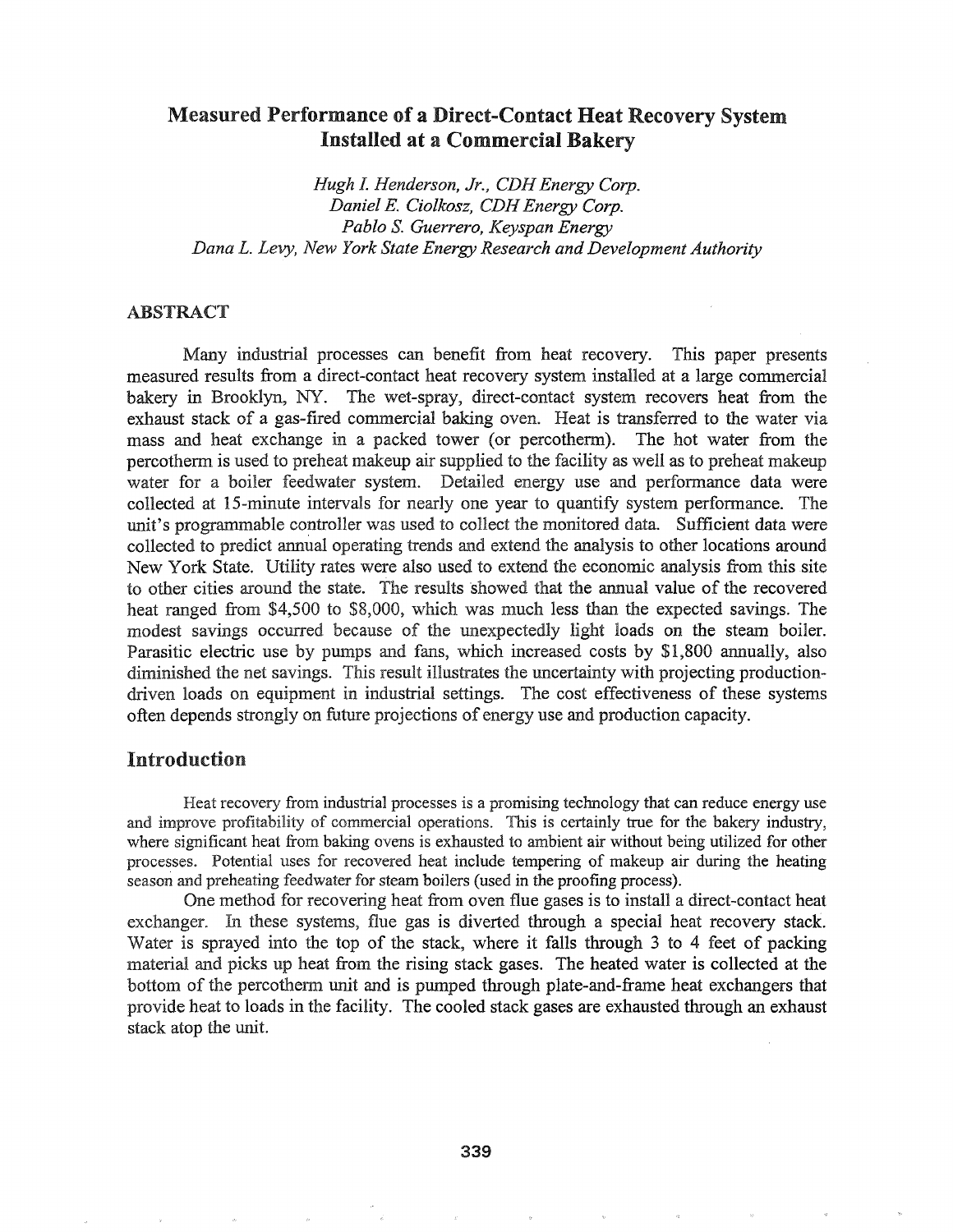Keyspan Energy (formerly Brooklyn Union) and the New York State Energy Research and Development Authority (NYSERDA) teamed up to demonstrate and test this technology in a commercial bakery facility in Brooklyn, NY.

### Project Objectives

The main objective of this project was to demonstrate, monitor and analyze the potential of direct-contact heat recovery technology in an industrial application. The specific project objectives were to:

- I) Quantify the amount of heat recovered to heat makeup air in the production area of the baking facility.
- Quantify the amount of heat recovered and used to preheat makeup water for two steam boilers..
- Determine the operating cost savings resulting from the recovered heat, factoring in the impact of the system's parasitic electric loads.
- Extend the heat recovery performance and cost savings of the system to other locations.

### Site Description

The commercial bakery facility evaluated in this study is located in Brooklyn, New York. This large commercial bakery produces quality rolls, breads and bagels that are distributed throughout the Northeastern United States.

The facility contains several natural gas baking ovens, including three tunnel ovens, one brick oven, and two rack ovens (see Table 1). The rated gas consumption of all the ovens is more than 8 million Btu/h. The facility also includes two low-pressure steam boilers that produce steam for use in the baking process (proofing) as well as for other-uses.

The direct-contact heat recovery unit was installed on the largest dual-burner tunnel oven. Flue products from this oven were previously exhausted through conventional stacks..

| Component            | Description                                              |
|----------------------|----------------------------------------------------------|
| <b>Baking Ovens</b>  | One (1) Tunnel-Flow Oven. Two Burners, 3.0 MMBtu/h total |
|                      | Two (2) Tunnel-Flow Ovens. Single Burner 1.5 MMBtu/h.    |
|                      | One (1) Brick Oven. Single Burner 1.5 MMBtu/h.           |
|                      | Two (2) Rack Ovens, One (1) Bagel Oven.                  |
| Low Pressure Steam   | 200 HP                                                   |
| <b>Boiler</b>        | (nominal: 6.7 MMBtu/h, range: 2.51 to 8.37 MMBtu/h)      |
| <b>Backup Boiler</b> | 350 HP                                                   |
|                      | (nominal: 11.7 MMBtu/h)                                  |
| Heating  <br>Space   | Several gas, direct-fired unit heaters                   |
| System               |                                                          |

Table 1. Bakery Equipment Description

The direct-contact heat recovery system evaluated in this study is schematically shown in Figure 1, with component details listed in Table 2. The heart of the system is a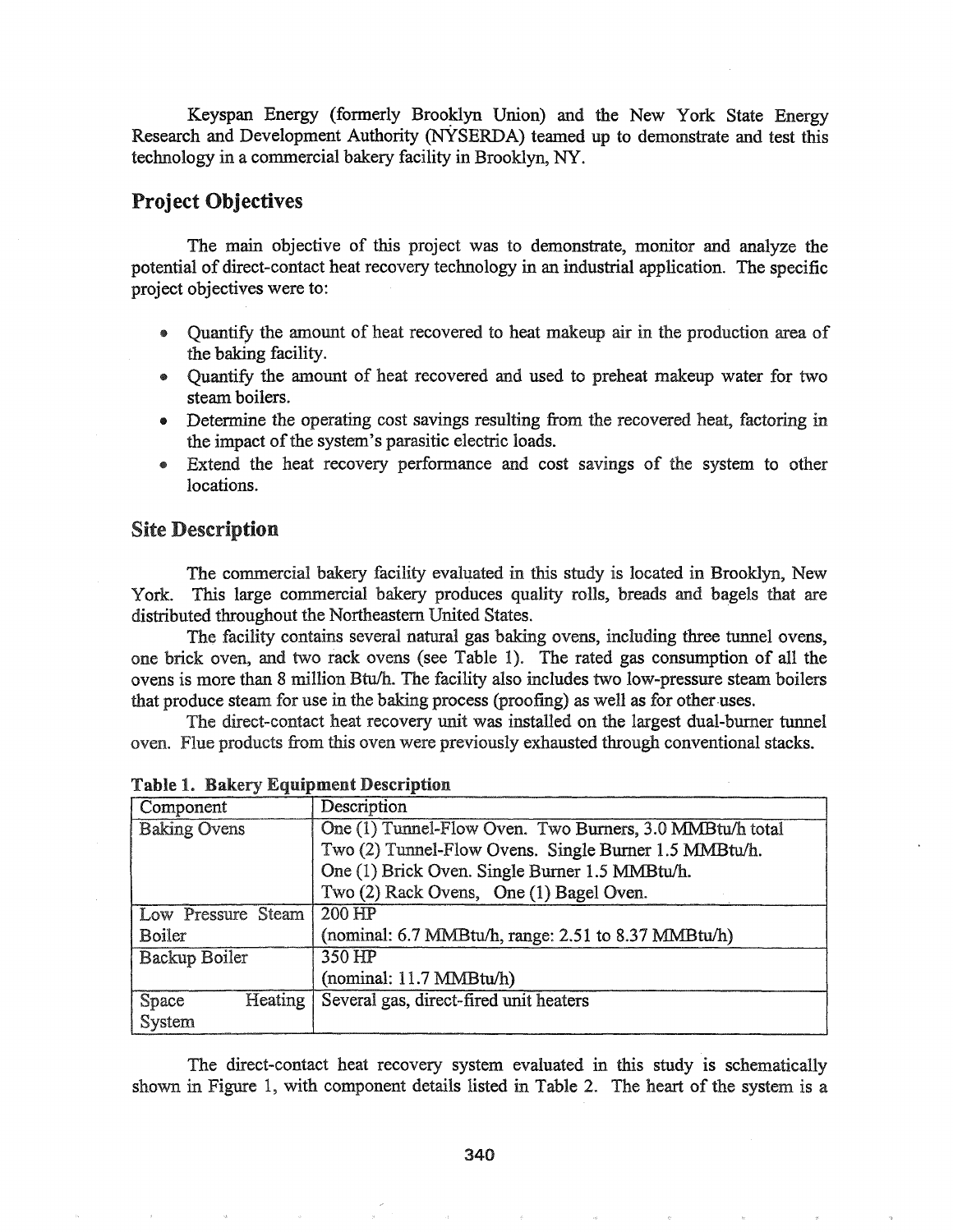stainless steel "percotherm" direct-contact heat exchanger. The added air-side pressure drop caused by the percotherm unit requires the use of a 3 HP induced draft fan to maintain proper exhaust flow, or draft, from the ovens.

Heat recovered in the percothenn unit is transferred to other loads through two stainless steel plate-and-frame heat exchangers. The first heat exchanger (HXl) is used to preheat makeup feedwater for the steam boiler. The second heat exchanger (HX2) is used to heat the glycol loop connected to a 10,000 cfm makeup air unit. Heated water is circulated from the percotherm unit to the heat exchangers by a 3 HP pump. The system includes a progranimable logic controller (PLC) that controls its various functions. The percotherm water slowly becomes acidic as it recirculates and absorbs combustion products from the flue gases. Therefore, the percotherm water loop includes a purge cycle that periodically drains and replaces water from the percotherm to control acidity.



Figure 1. Schematic of Percotherm Heat Recovery System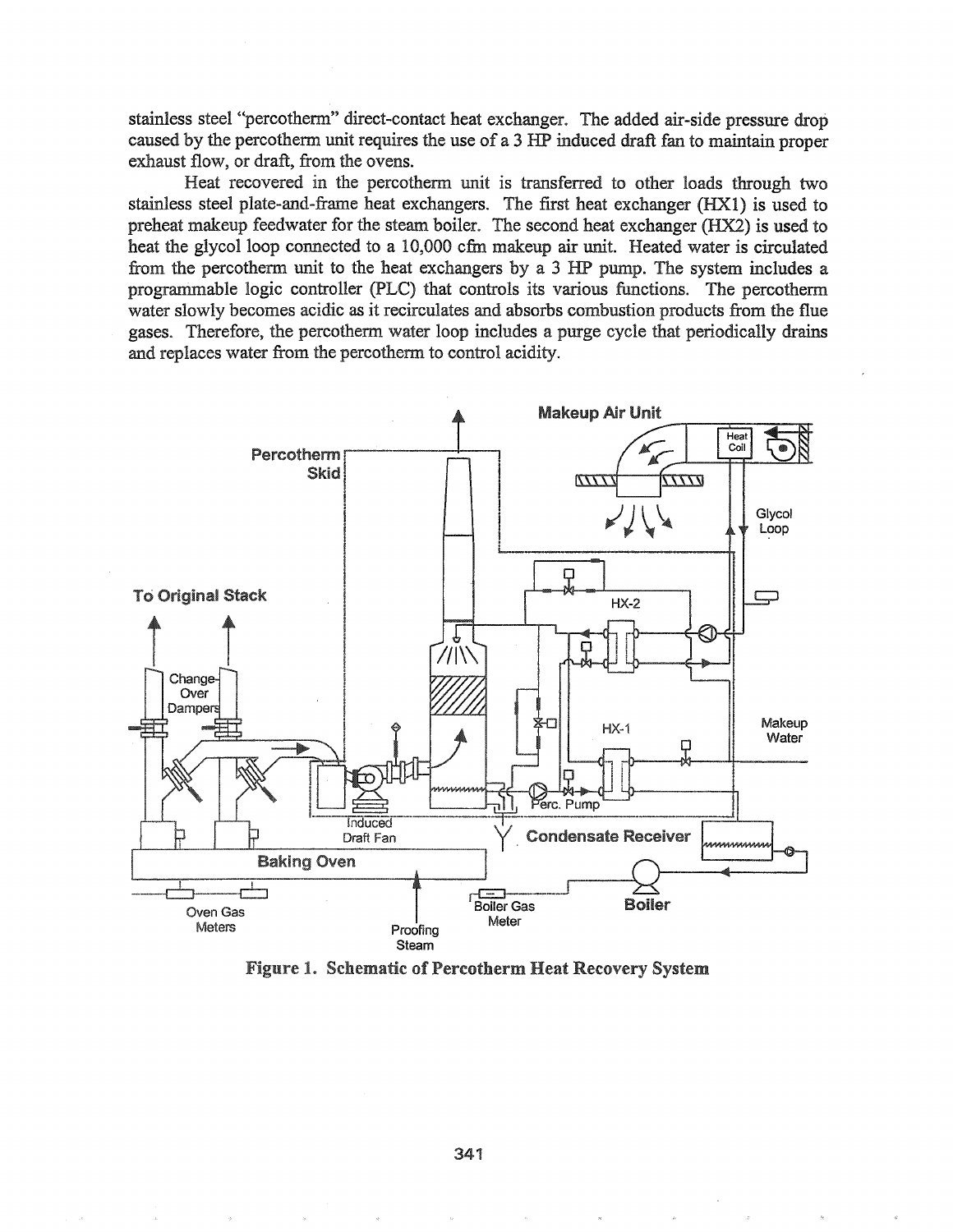| Component                | <b>Description</b>                                                                                                         |
|--------------------------|----------------------------------------------------------------------------------------------------------------------------|
| Percotherm Unit          | Direct-contact heat exchanger with 3-4 feet of packing<br>material. Stainless steel unit with 20 ft stainless steel stack. |
| Percotherm Water Pump    | 3 <sub>HP</sub>                                                                                                            |
| <b>Induced Draft Fan</b> | 3 HP fan rated (maintains -0.1 inches static)                                                                              |
| ECP-1/HX1                | Model: Flow-30FT25-MD1ED (boiler feed water)                                                                               |
| $ECP-2/HX2$              | Model: Flow - 30FT50-MD1ED (makeup air glycol loop)                                                                        |
| Glycol Loop Pump         | $1.5 \text{ HP}$                                                                                                           |
| Makeup Air Handler       | 7.5 HP, 10,000 cfm                                                                                                         |

Table 2. Percotherm Component Details

### Monitoring Procedure

A total of 31 data points were monitored and collected by the programmable controller. These measured points, recorded at 15 minute and 1 minute intervals, provided a thorough characterization of system performance. The continuously monitored data points included temperatures, water flow rates, levels, gas use, and component runtime/status. Onetime readings were also taken of electricity use of the pumps and fans in the system, in order to quantify the parasitic energy use. Data were collected during the period from June 1999 to July 2000..

An on-site personal computer (PC) that serves as the operator interface to the percotherm PLC was also used for data collection on that system.. The PC software was configured to write all data to a set of files, which were archived at the end of each day. The data consist of instantaneous readings of the analog and status points as well as totalized readings for the pulse output devices (i.e., gas meters)..

### Results and Discussion

#### System Operation

The heat recovery system operated sporadically during the test period due to several technical problems with the unit. The problems were in some cases due to the particular characteristics at this site and in other cases the heat recovery unit itself. The site difficulties included environmental temperatures over 110°F, which caused faults in the onboard control system. Poor construction of the field installed glycol loop piping between the skid and the makeup air handler also resulted in leaks and limited operation of the makeup air heat recovery system.. Issues with the heat recovery unit itself included corrosion of the galvanized spray nozzles that degraded system performance within the first year (until they were replaced with stainless steel components). In some periods instrumentation failed or malfunctioned, which also limited the usefulness of the data for the period.. Accurately measured and stable operation of the unit occurred only during three periods, for a total of 52 days of operation. These periods are listed in Table 4.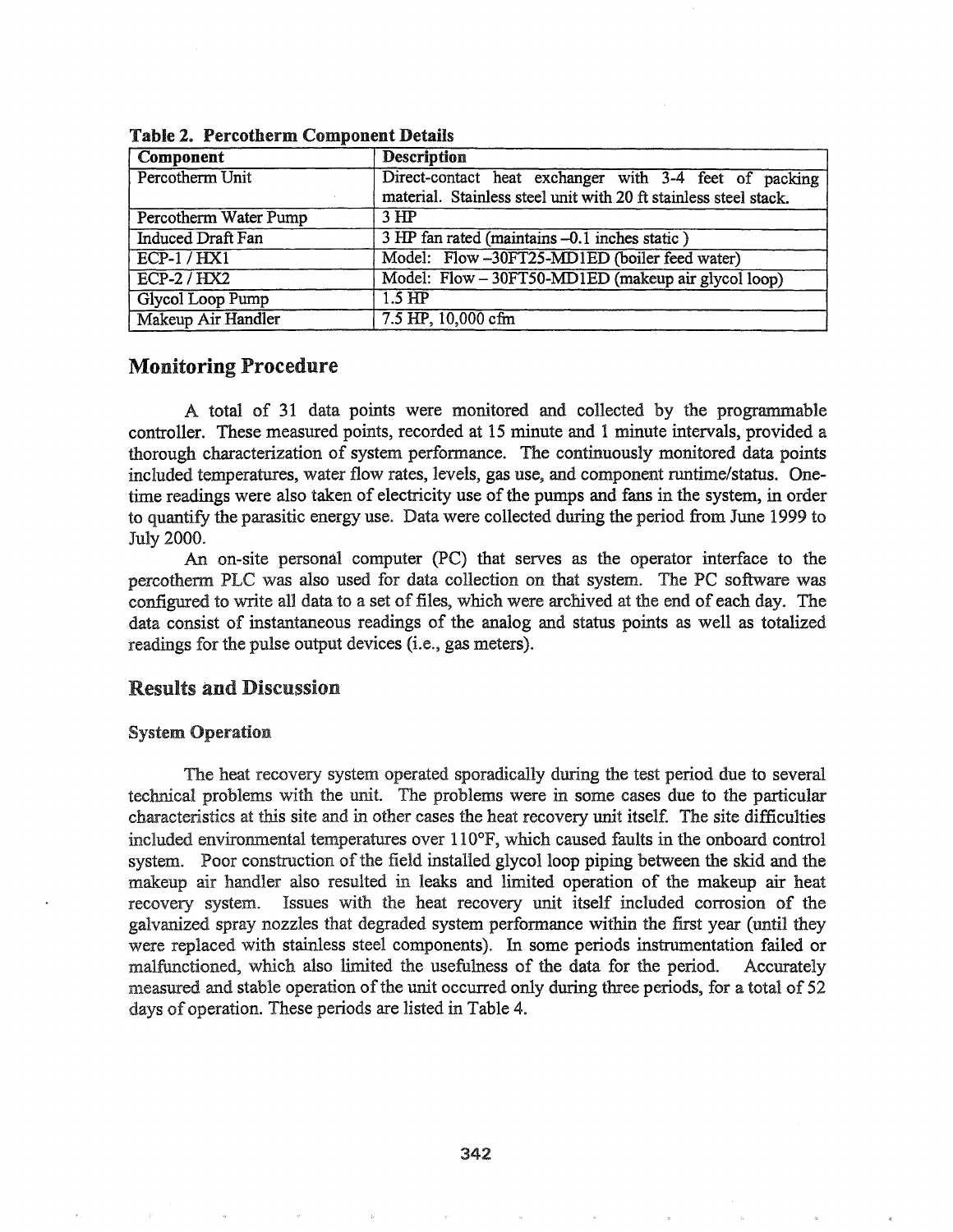| Dates of operation (days)         | Length of period | Heat Exchangers<br>in<br>service during period |
|-----------------------------------|------------------|------------------------------------------------|
| September $14 - October 4$ , 1999 |                  | HX#1                                           |
| January $31$ – February 15, 2000  |                  | HX#1, HX#2                                     |
| June $19 - \text{July } 3,2000$   |                  | HX#1                                           |

|  |  |  | <b>Table 4. Summary of Periods of Good Operational Data</b> |
|--|--|--|-------------------------------------------------------------|
|  |  |  |                                                             |

Note:  $H X#1 = \text{boiler feedback}$  feedwater loop,  $H X#2 = \text{makeup air glycol loop}$ 

#### Boiler and Energy Use Profiles

Gas use by the ovens and the boilers over the course of the entire study is shown in the daily load profile plots of Figures 2 through 4. Generally the ovens operated from 8 am until 10 pm, or 14 hours per day, though on some days they remained on overnight. Boiler operation tended to run longer than the ovens, staying on until about 4 am. Average daytime gas use of the boiler was about 2.5 MMBtu/h, which is much lower than its rated nominal capacity of 6.5 MMBtu/h. Boiler consumption never exceeded 3.5 million Btu/h.



Profile Plot of Oven Burner #1 Gas Use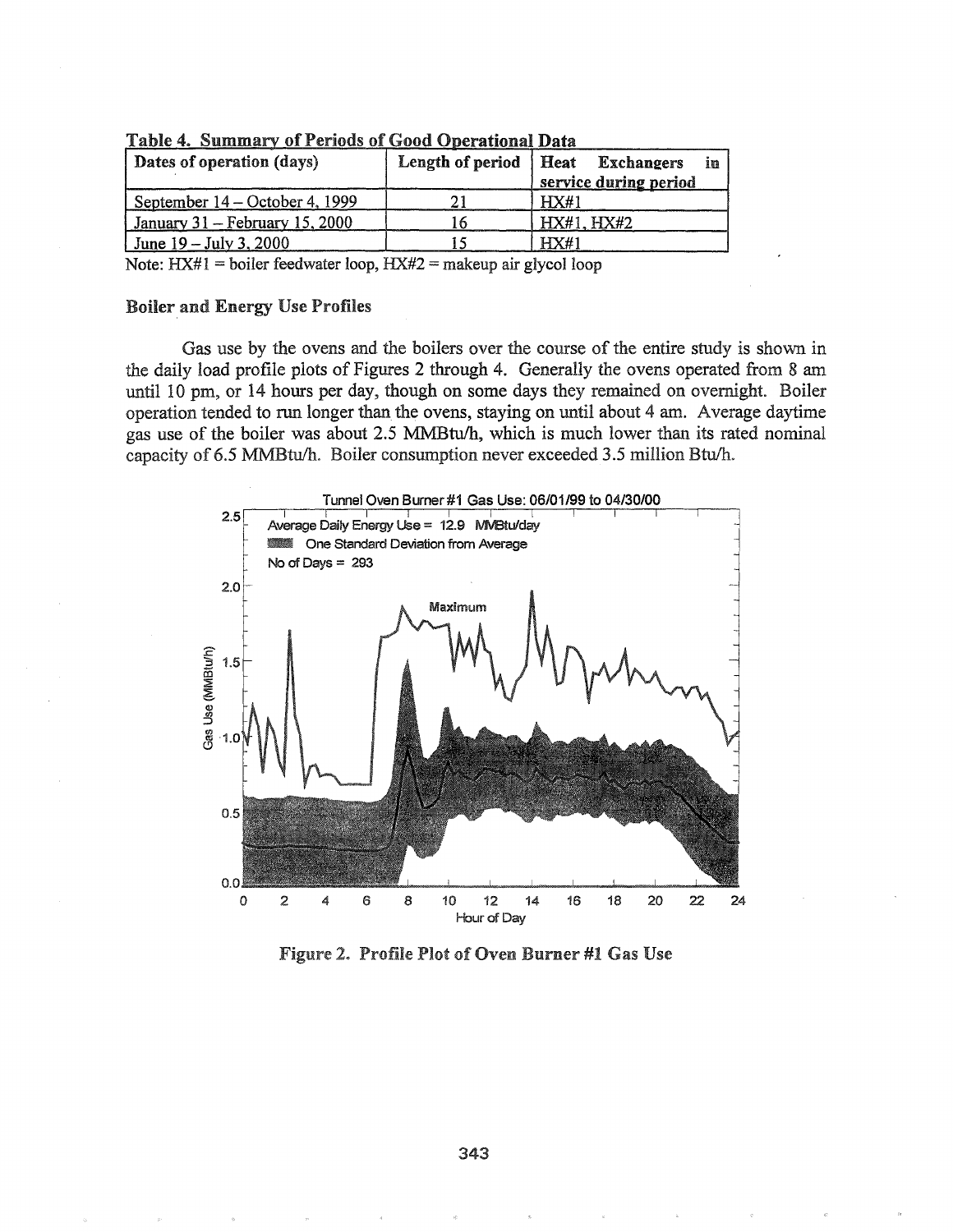

Figure 4. Profile Plot of Boiler Gas Use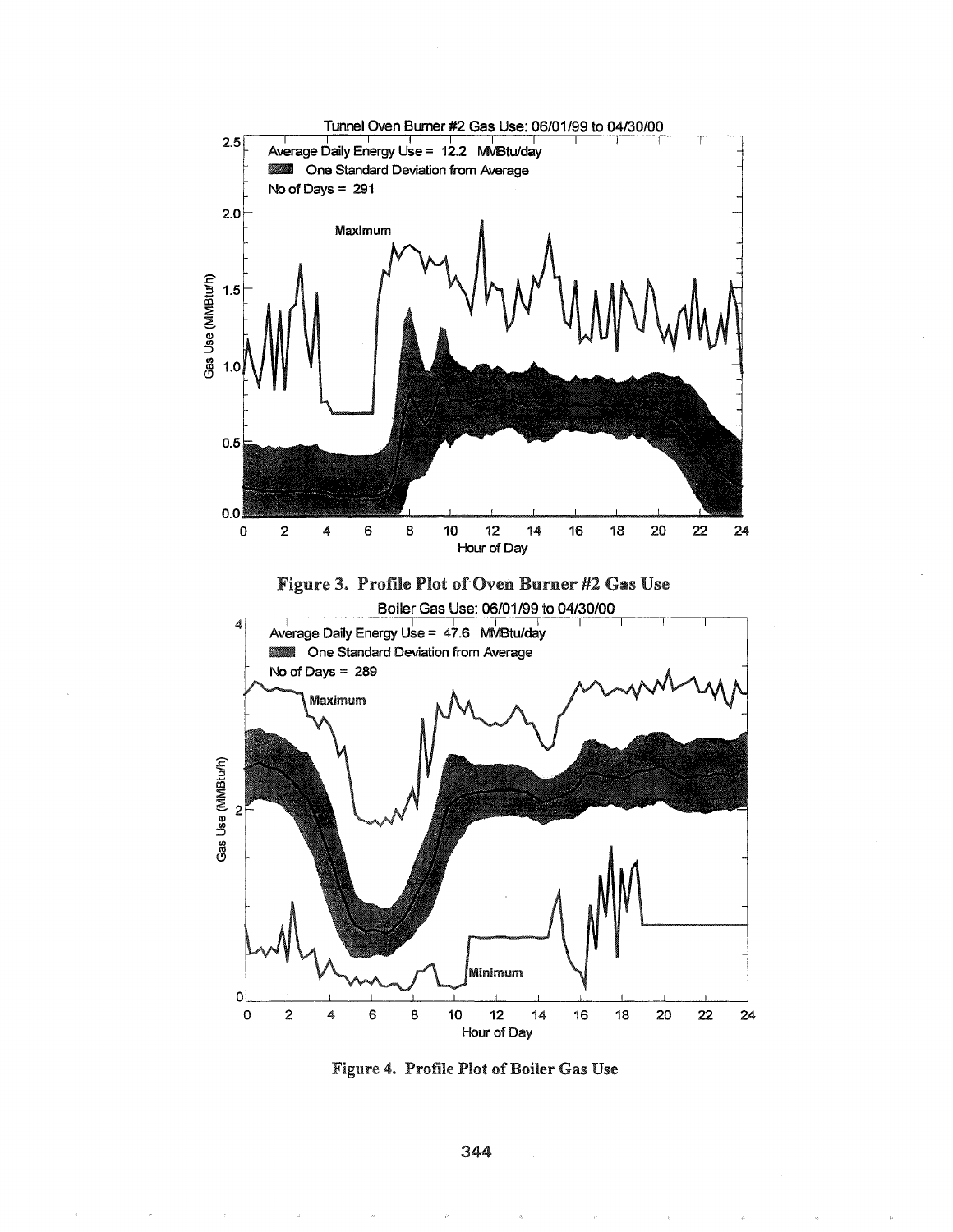#### **Typical System Operating Patterns**

Typical operation of the Sofame unit is presented in Figure 5 in the form of a "performance snapshot" of system performance over a 2 day period. This graph shows the daily trend of various temperatures and equipment operating status and is useful for understanding the daily operating cycle of the system. Figure 5 shows a performance snapshot for the Percotherm system on June 20 and 21, 2000.



**Figure 5. Performance Snapshot of Percotherm Stack.** 

The temperature of the flue gas entering the percotherm is approximately 345 °F while the ovens are on (from 8 am until about 10 pm). The temperature of the flue gas drops to about 120  $\degree$ F as it rises through the percotherm, because the percotherm water is removing heat from (or cooling) the flue gas. Water leaving the percotherm unit for the heat exchangers is approximately  $125^{\circ}$  F, and the return water back to the unit is about 116 $^{\circ}$ F. The corresponding heat transfer from the percotherm system on this day was 63,000 Btu/h (with no makeup air heating taking place). The ovens and the percotherm are off during the period from midnight to 8 am, and temperatures slowly trend towards the ambient air temperature during that time.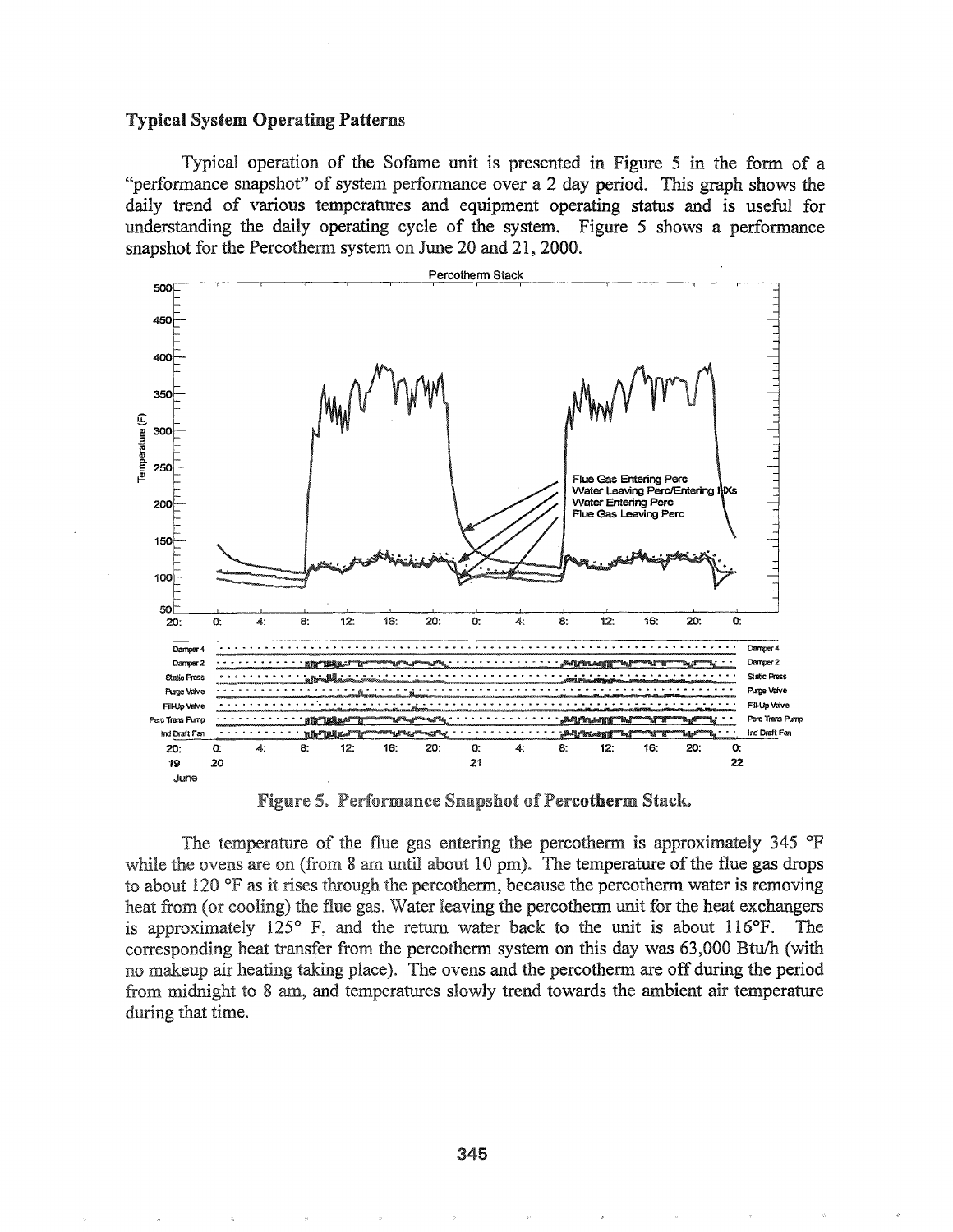#### **Overall Performance Trends**

The amount of heat recovered daily by the system is plotted as a function of outdoor air temperature in Figure 6. The trend of daily heat recovery versus ambient temperature can be used with annual weather data to predict the annual performance of the system. This allows economic analysis of the system with weather data for multiple locations.



Figure 6. Daily Heat Recovery from the Percotherm System vs. Outdoor Air Temperature.

A regression analysis of the heat recovery trends in Figure 6 results in the following linear models:

Feedwater HX1:

 $QhxI = 1.38 - 0.00542 * OAT$  $Ohx1 = 0.886 - 0.0039 * OAT$  (when HX2 is off; summer) (when HX2 is on; winter)

Glycol HX2:

 $Ohx2 = 4.56 - 0.0494 * OAT$ 

The makeup air heat load (HX2) varies with ambient temperature because the system is controlled to maintain a supply air setpoint of 70°F and only operates at ambient temperatures below  $52^{\circ}$ F. The feedwater heat exchanger load (HX#1) is analyzed for two conditions: with and without the glycol loop operating to heat makeup air.

When the glycol loop is off, all the heat from the percotherm unit can be used to preheat the feedwater, and the heat transfer to that system is higher. The amount of heat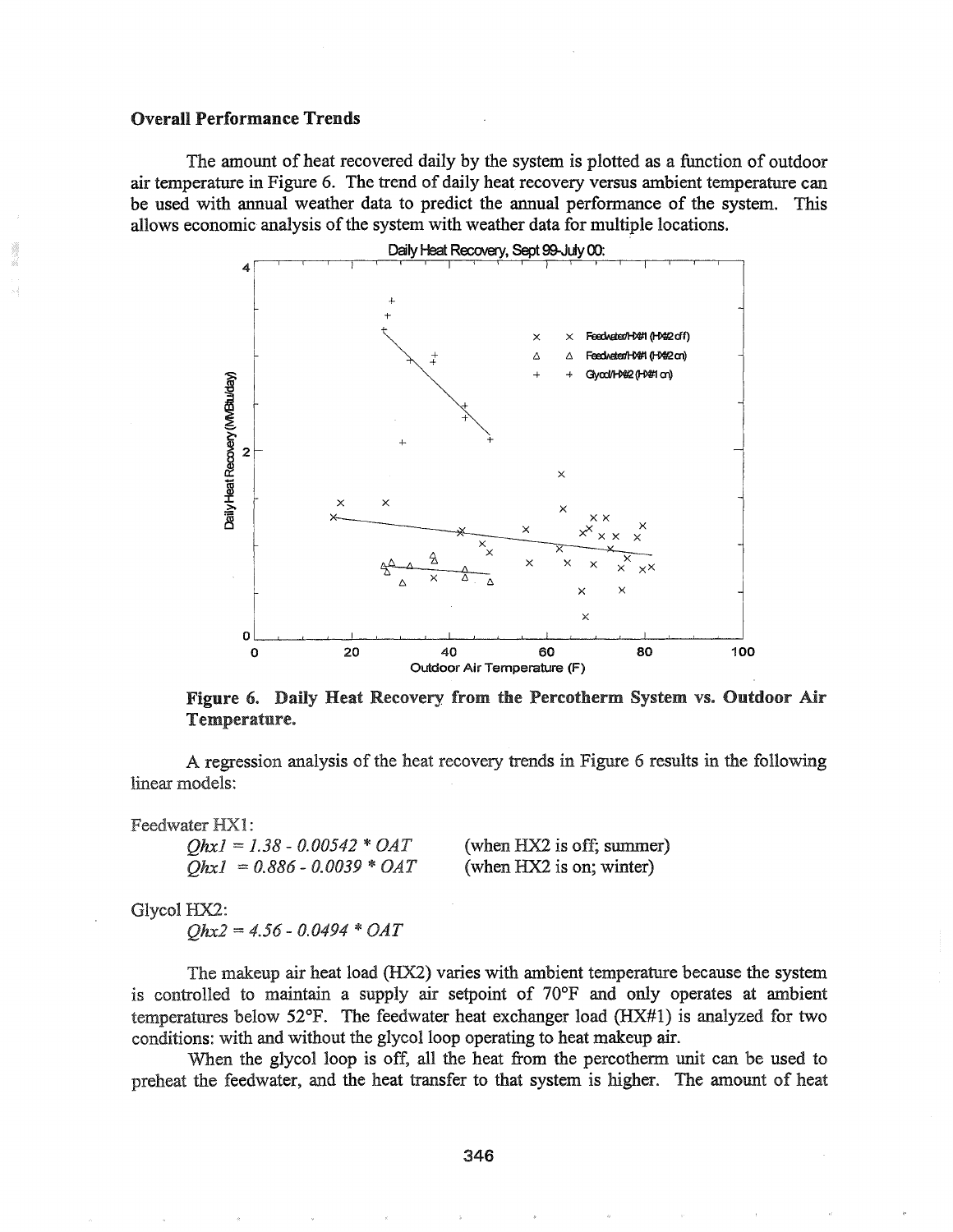recovery increases slightly at lower ambient temperatures, because the lower entering city water temperatures during winter months provides more potential for heat transfer.

### Economic Analysis

The total savings from the heat recovery unit was estimated using the linear regression models from Figure 6 and typical meteorological year (TMY) data for LaGuardia Airport. The predicted annual savings are given in Table 5. The predicted savings implicitly assume that the system functions as shown in Figure 6 for each day of the week. Makeup air heating is only assumed to be required when the average daily temperature drops below 52°P. The boiler preheat energy savings jump to the higher model (i.e., with HX2 off) when space heating is not required. With these assumptions, the system recovers about 765 MMBtu annually, and eliminates almost 9,600 thenns/year of gas use. Gas savings can be attributed to both reduced unit heater and boiler consumption~ With the interruptible rate used at the site projected to  $2001$ , the annual gas savings are \$6,318.

|                                 | Heat<br>Recovered<br>(MMBtu) | <b>Gas Use</b><br><b>Displaced</b><br>(therms) | <b>Cost Savings</b> |
|---------------------------------|------------------------------|------------------------------------------------|---------------------|
| Makeup air heating              | 441.3                        | 5,516                                          | \$3,641             |
| <b>Boiler feedwater heating</b> | 324.6                        | 4,058                                          | \$2,677             |
| <b>Total heating</b>            | 765.9                        | 9,574                                          | \$6,318             |

Table 5. Projected Annual Savings from Heat Recovery

Assumptions: Boiler efficiency =  $80\%$ ,

Gas savings based on Brooklyn Union's 6C2 "interruptible" rate projected to 2001 (\$O.66/thenn)

The heat recovery unit also has pumps and motors that consume electricity. Electricity rates were based on Consolidated Edison rate SC 9.1 with the middle block used for energy costs (based on the assumption that other electrical loads in the facility would push usage into that block). Table 6 shows that these parasitic loads increase operating costs by \$1,857, reducing the net savings to about \$4,462 per year. This corresponds to a simple payback period over 20 years, assuming a purchase  $\&$  installation cost of \$100,000 for the system.

|  |  | Table 6. Annual Parasitic Energy and Costs |  |
|--|--|--------------------------------------------|--|
|--|--|--------------------------------------------|--|

|                   | Power<br><b>(kW)</b> | <b>Runtime</b><br>(hrs/day) | (days/yr) | <b>Energy Use</b><br>(KWh) | Cost    |
|-------------------|----------------------|-----------------------------|-----------|----------------------------|---------|
| Induced draft fan | 1.05                 |                             | 365       | 5,366                      | \$645   |
| Percotherm pump   | 1.41                 |                             | 365       | 7,205                      | \$866   |
| Glycol pump       | 1.36                 | 14                          | 165       | 3,142                      | \$345   |
| Total             |                      |                             |           | 15,713                     | \$1,857 |

Assumptions: Power use based on one-time measurements,

Costs based on Consolidated Edison schedule S.C. 9.1  $($ \$0.118/kWh average $)$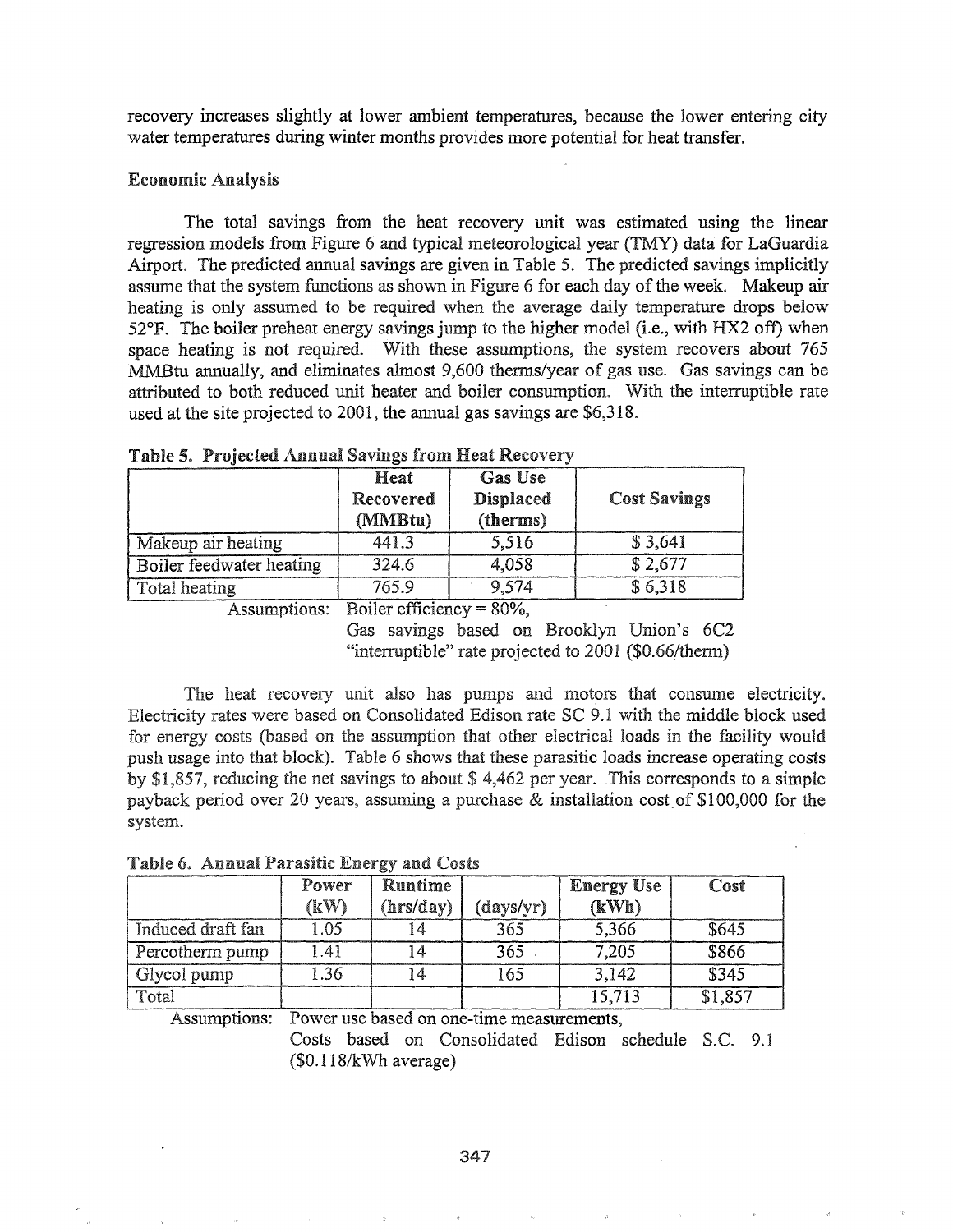The annual savings of \$4,462 were lower than the originally-anticipated annual savings for this facility. The original savings prediction was based on a number of assumptions about system operation that do not agree with the actual measured and observed data. These original assumptions are compared to observed performance in Table 7.

| <b>Description</b>                        | Original          | Measured / |
|-------------------------------------------|-------------------|------------|
|                                           | <b>Assumption</b> | Observed   |
| Percotherm flue gas temperature drop (°F) | 400               | 198        |
| Boiler water use rate (gal/day)           | 17,600            | 4,000      |
| <b>Feedwater Heating (MMBtu)</b>          | 3.213             | 441        |
| Oven (or Percotherm) runtime (hrs/day)    | 22                | 14         |
| Electricity cost (\$/kWh)                 | <b>NA</b>         | 0.049      |
| Gas cost (\$/therm)                       | 0.60              | 0.66       |

Table 7. Comparison of Original Operational Assumptions to Measured Performance

The original estimates were that boiler feedwater heat recovery would save nearly \$20,000 per year, and that makeup air heating would save another \$5,000 to \$10,000 annually. These savings estimates were based on two main assumptions that proved to be flawed:

- The boilers operate at full load most of the time
- \* The tunnel ovens operate nearly around the clock

The assumption about boiler loading proved to have the biggest impact. The boilers have, on average, operated at less than one third of the rated output (see Figure 4.) The shorter operating time of the ovens  $-$  and the corresponding reduction in the potential of heat recovery - combined with the lower output to reduce the cost savings by a factor of 4 to 6 compared to the original projections.

The economic analysis of the heat recovery unit was completed using weather data and utility rates from other cities in New York State to assess the cost effectiveness of the system under these other conditions. Local utility rates were used with TMY data for Albany, Buffalo, and Plattsburgh, NY. In addition, the analysis was repeated in Brooklyn with a non-interruptible gas rate (Brooklyn Union  $SC$  2-1). The utility rates are summarized in Table 8.

Results of the economic analysis for each city are given in Table 9. When the normal, non-interruptible gas rate for Brooklyn is used, the net savings increase to \$6,376. Annual savings in upstate cities are also higher because of both the higher cost of gas and the large space heating loads. Makeup air heating loads are 29% higher in both Albany and Buffalo and 46% higher in Plattsburgh. Overall, the weather in Plattsburgh resulted in net annual savings of nearly \$8,000.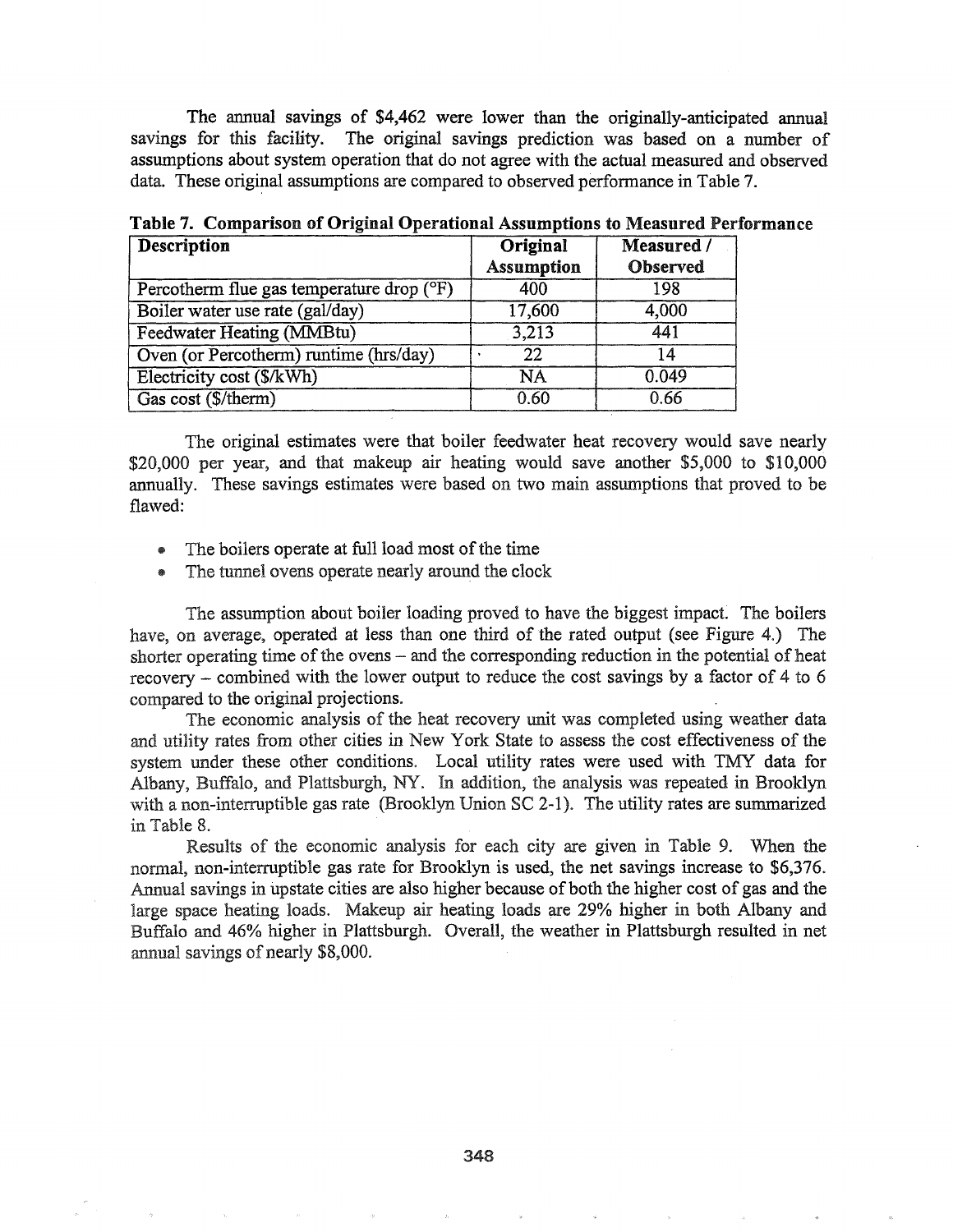|             | <b>Electric Rate</b>         | <b>Gas Rate</b>                     |
|-------------|------------------------------|-------------------------------------|
| Brooklyn    | Con Ed SC 9.1                | Brooklyn Union SC 6C2 interruptible |
|             | $($18.68*/kW, $0.07064/kWh)$ | (\$0.65999/therm)                   |
| Brooklyn    | Con Ed SC 9.1                | Brooklyn Union SC 2-1               |
|             | (\$18.68*/kW, \$0.07064/kWh) | (\$0.85999/therm)                   |
| Albany      | Niagara Mohawk SC3           | Niagara Mohawk SC2                  |
|             | (\$14.97/kW, \$0.0668/kWh)   | (\$0.72198/therm)                   |
| Plattsburgh | NYSEG SC2                    | NYSEG SC2                           |
|             | (\$8.87/kW, \$0.0570/kWh)    | (\$0.76199/therm)                   |
| Buffalo     | Niagara Mohawk SC3           | <b>National Fuels SC3</b>           |
|             | (\$14.97/kW, \$0.0610/kWh)   | (\$0.66199/therm)                   |

Table 8. Electricity and Gas Rates Used in Economic Analysis

Notes: Gas rates include commodity and delivery charges. Commodity charges based on projected costs for 2001. Commodity gas is assumed to be 2 cents cheaper downstate than upstate.

\* - Con Ed rates vary for each month; annual average is shown.

|                                  | Heat<br>Recovered | Gas Use<br><b>Displaced</b> | <b>Heating</b><br>Cost | Parasitic<br>Electric | <b>Net</b><br><b>Savings</b> |
|----------------------------------|-------------------|-----------------------------|------------------------|-----------------------|------------------------------|
|                                  | (MMBtu)           | (therms)                    | <b>Savings</b>         | Costs                 |                              |
| <b>Brooklyn (interruptible):</b> |                   |                             |                        |                       |                              |
| Makeup air heating               | 441               | 5,516                       | \$3,641                |                       | \$4,462                      |
| Boiler feedwater heating         | 325               | 4,057                       | \$2,678                | \$1,857               |                              |
| <b>Brooklyn</b>                  |                   |                             |                        |                       |                              |
| Makeup air heating               | 441               | 5,516                       | \$4,744                |                       | \$6,376                      |
| Boiler feedwater heating         | 325               | 4,057                       | \$3,489                | \$1,857               |                              |
| Albany:                          |                   |                             |                        |                       |                              |
| Makeup air heating               | 568               | 7,103                       | \$5,128                |                       |                              |
| Boiler feedwater heating         | 323               | 4,036                       | \$2,914                | \$1,603               | \$6,438                      |
| Plattsburgh:                     |                   |                             |                        |                       |                              |
| Makeup air heating               | 644               | 8,048                       | \$6,132                |                       |                              |
| Boiler feedwater heating         | 321               | 4,011                       | \$3,056                | \$1,224               | \$7,965                      |

571

321

#### Lessons

**Buffalo:** 

Makeup air heating

Boiler feedwater heating

The experiences from this study demonstrate the importance and difficulty of accurately quantifying the actual loads on equipment as part of the initial feasibility analysis. When the equipment was selected in 1994, the steam boiler was expected to be fully loaded based on the plans for additional baking ovens and increased production. In reality, the data collected in 2000 showed that the boiler was about one third loaded and the ovens ran for fewer hours of the day than had originally been anticipated (so heat recovery was possible for

7,131 \$ 4,721<br>4,017 \$ 2,659 \$1,513 \$ 5,867